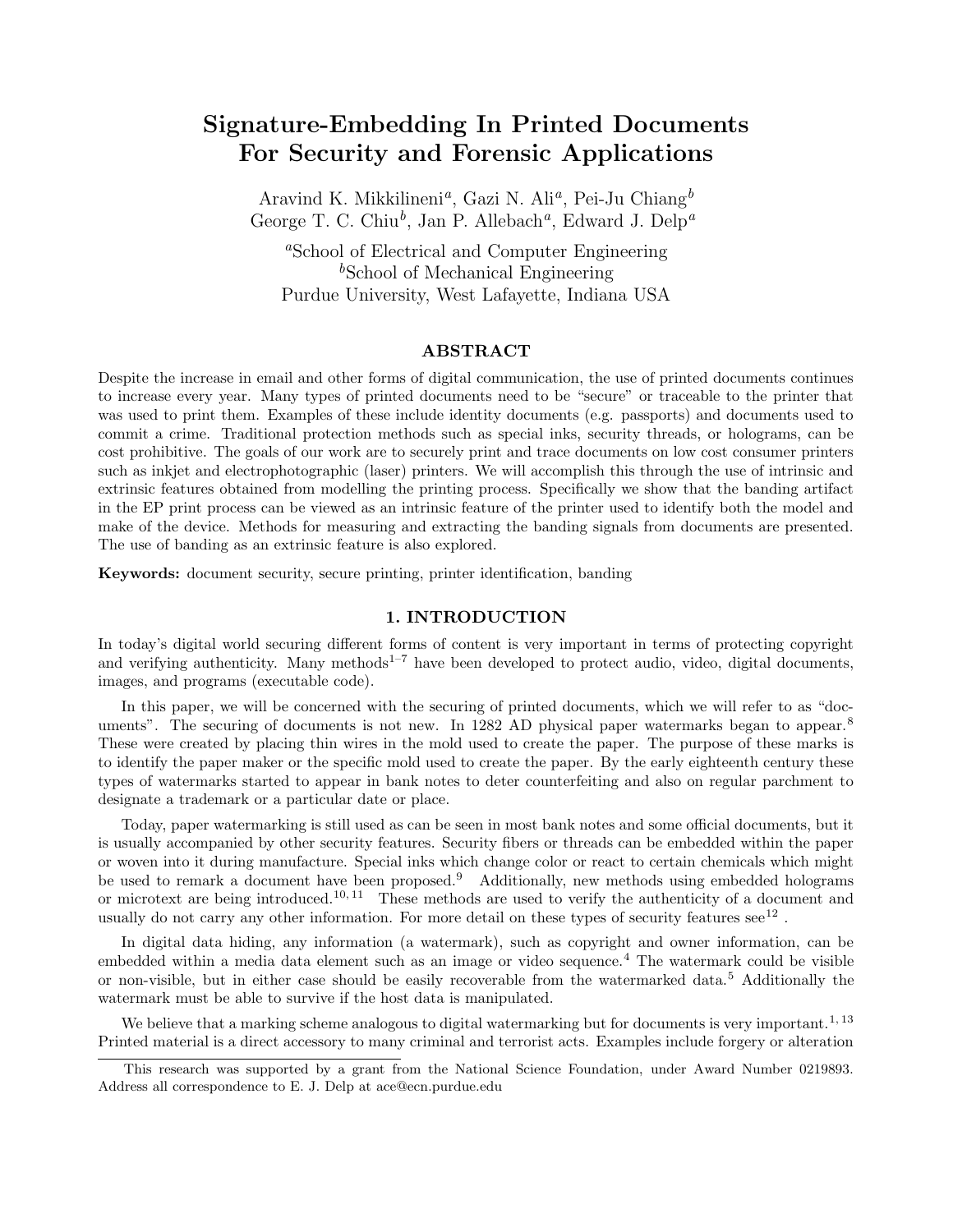of documents used for purposes of identity, security, or recording transactions. In addition, printed material may be used in the course of conducting illicit or terrorist activities. Examples include instruction manuals, team rosters, meeting notes, and correspondence. In both cases, the ability to identify the device or type of device used to print the material in question would provide a valuable aid for law enforcement and intelligence agencies. We also believe that average users need to be able to print secure documents, for example boarding passes and bank transactions.

The problem is that the use of special papers, special inks, or holograms can be cost prohibitive. Most of these techniques either require special equipment to embed the security features, or are simply too expensive for an average consumer. Additionally, there are a number of applications in which it is desirable to be able to identify the technology, manufacturer, model, or even specific unit that was used to print a given document.

We propose to develop two strategies for printer identification based on examining a printed document. The first strategy is passive. It involves characterizing the printer by finding intrinsic features in the printed document that are characteristic of that particular printer, model, or manufacturer's products. We shall refer to this as the intrinsic signature. The intrinsic signature requires an understanding and modelling of the printer mechanism, and the development of analysis tools for the detection of the signature in a printed page with arbitrary content.

The second strategy is active. We embed an *extrinsic signature* in a printed page. This signature is generated by modulating the process parameters in the printer mechanism to encode identifying information such as the printer serial number and date of printing. To detect the extrinsic signature we use the tools developed for intrinsic signature detection. We will use our knowledge of the printer mechanism and the results of the printer characterization to determine the printer process parameters that can be modulated to encode the desired identifying information. The modulation of these parameters will require modification of the printer mechanism.

## 2. OTHER APPROACHES

### 2.1. Hiding Data in Text

Various methods for securing documents have been developed. One of the earliest methods for securing printed text involves the shifting of elements in a text document as described  $\text{in}^{14-16}$ . In this approach, methods are described for providing copyright protection for text documents by embedding information specific to the recipient or source in order to deter illegal distribution. The methods developed to encode this information into each page involve the shifting of textual elements in the document by amounts imperceptible to the human viewer to encode individual bits of data. These textual elements can be lines, words, or individual characters. With line shifting, every other line is shifted slightly up or down, approximately 1/600th inch, to encode a one or zero. To detect the shifts in a document, no prior information about the original is necessary since the information is embedded by shifting every other line. The baseline locations can be estimated in the scanned document and by measuring the relative distances between the baselines of adjacent text lines an estimate of the embedded data can be found. It is shown that this type of encoding is robust to scan-print attacks and photocopy generation loss, although some variability in the detection arises due to errors in the scan process such as rotation. Another detection method for line shifting, more robust to imaging errors such as scan rotation, is the use of the relative distance between centroids of adjacent lines of text. For this detection method the original document is needed in order to properly decode the information because the centroids are dependent on the content on each text line.

Word and character coding allow more data to be embedded into a page of text, but are not as robust as line coding due to the fact that each shift is encoded in a smaller portion of the printed page. Also most word processors will vary the spacing between adjacent words and characters, so estimation of the shifts using the differential method used for lines will not work in this case unless the original document is also available. These shifts could instead be used as a fragile watermark to detect alterations to a document.

One major drawback to these feature shifting methods is that they are easily defeated. An attacker can simply scan the document and use readily available tools to extract and reformat the text, removing any shifts, and reprint it without the encoded information.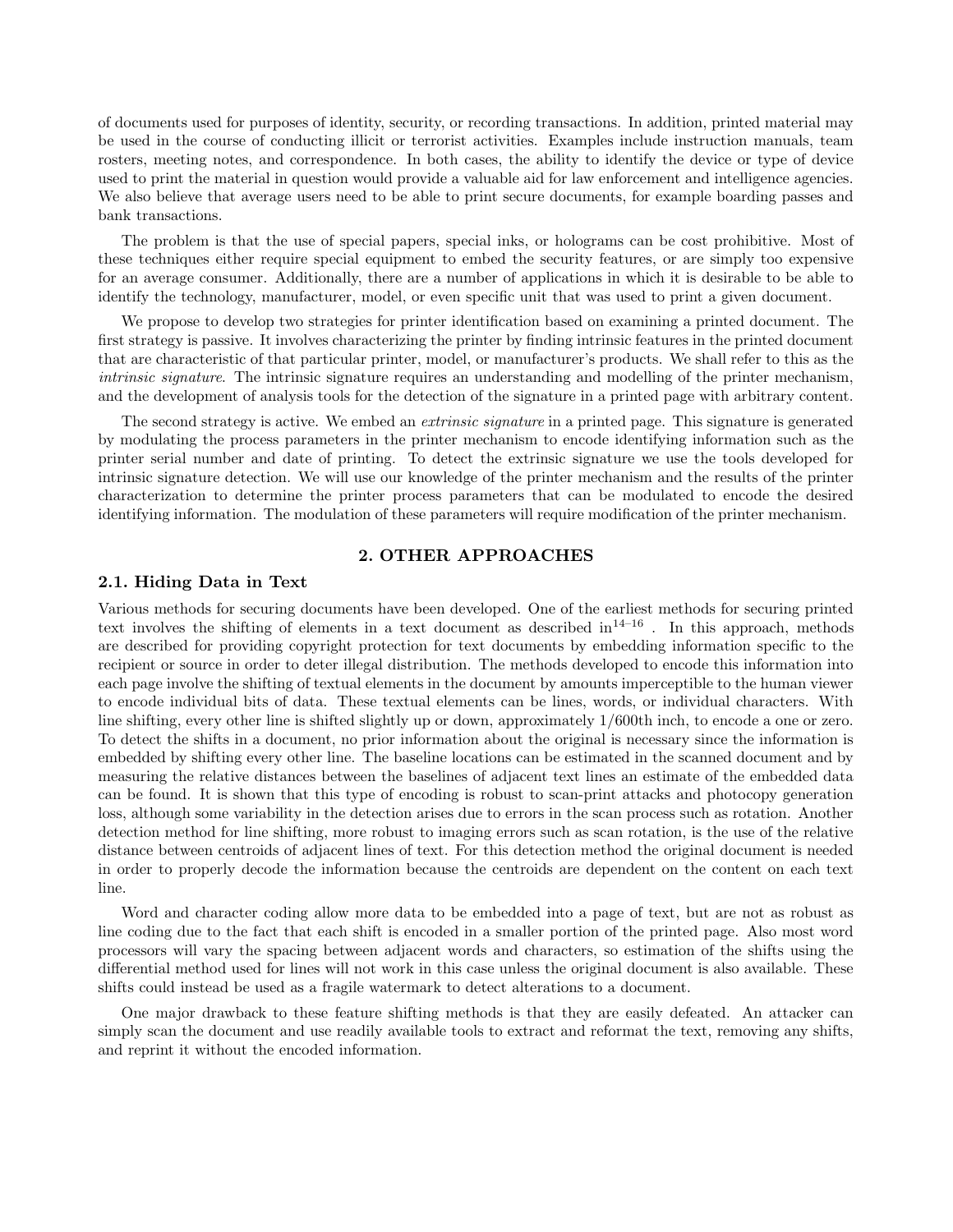#### 2.2. Hiding Data with Halftone Patterns

The previous method deals with encoding information in text, but documents may also have halftone images. Halftoning is the process of converting a continuous tone image into an image having only a finite number of levels, typically 2 for printed images.<sup>17</sup> When viewed from a distance, these images resemble the original. Numerous methods have been developed for watermarking halftone images. Most of these methods involve modifying the halftone patterns used when printing the image. The three basic methods are the use of multiple dithering matrices, conjugate halftone screens, or angular variation of the halftone screen.<sup>18</sup> In the first method, the dithering matrix changes from tile to tile and can be used to encode information. Detection involves measuring the statistical properties of the halftone patterns and their variation across the image. The second method involves conjugate halftone screens, two screens are used to form two halftone images and the data are embedded through the correlations between two screens.<sup>18</sup> The third basic method involves encoding the data in the angular orientation of the screen in each halftone cell. In this case, each angular orientation can represent multiple bits depending on the number of angles the halftone screen can be generated and detected at.

Another recent method of data hiding with halftone patterns has been described in<sup>19</sup> in which watermarks are embedded in duplex printed pages such that when the page is held up to a light source a fake watermark will appear. This method relies on halftone images that are printed opposite each other on either side of the page. This technique requires a high degree of control over the registration of each side of the document to make sure the halftone patterns line up. A similar technique is also described in $^{20}$  which can be used for one sided printing with verification using a transparent screen.

## 2.3. Data Hiding with Watermarking Techniques for Continuous Tone Images

Watermarking images in documents can also be done using continuous tone image watermarking techniques.  $4,5,7$ These methods first embed a watermark into the continuous tone image and then print it at a high resolution to create the document. To detect the watermark, the document is scanned and transformed back into a continuous tone image after which an appropriate method for detecting the watermark is used. The type of watermark embedded has to be one that can survive the print-scan process when viewed as an attack channel.

The watermarking method described in  $2^{1-23}$  has been shown to be very robust against many types of attacks, including the print-scan attack and those involving global affine or local non-linear transformations. Being able to survive these two types of transformations is important because a document might be wrinkled or torn. First a compressed and encrypted message is encoded into a reference watermark creating a small block. The block is then flipped and mirrored to create a macroblock consisting of 4 copies of the original block. The purpose of the flipping is to visually decorrelate the embedding structure and also to assist in later estimation of local non-linear transformations. The macroblock is then tiled and embedded into the image which is then printed. An autocorrelation detection scheme as described in<sup>24</sup> can be used to estimate any global affine transformations that have been applied to the scanned document. Local non-linear transformations can then be estimated using a similar method within each macroblock.

Until recently, none of the methods which watermark continuous tone images before printing have explicitly taken into account the printing process itself. The method described in<sup>25</sup> jointly optimizes the printed image quality and the detectability of the watermark. This approach uses direct binary search (DBS) halftoning<sup>26</sup> and a spread spectrum watermark.<sup>27</sup> The halftoned image is modeled as a bitmap. Because the detection process relies on a reconstructed continuous tone version of the document, and not the specific halftone patterns used in its creation, there are multiple bitmaps of the same watermarked image which will yield good detection results. Assuming that the bitmap image is  $M \times N$  pixels, there are then  $2^{M N}$  possible bitmaps, only a subset of which will visually resemble the original image data and simultaneously allow detection of the watermark. Each of these bitmaps will differ in visual quality and the goal is to pick the one which best maximizes both visual quality and watermark detectability. This is achieved by using a modified version of DBS such that at each iteration both the watermark detectability and perceptual image quality metrics are used to jointly optimize the halftone image. This method is shown to be more robust against many common image processing operations such as JPEG compression and histogram equalization when compared to prior methods which do not take into account the printing process.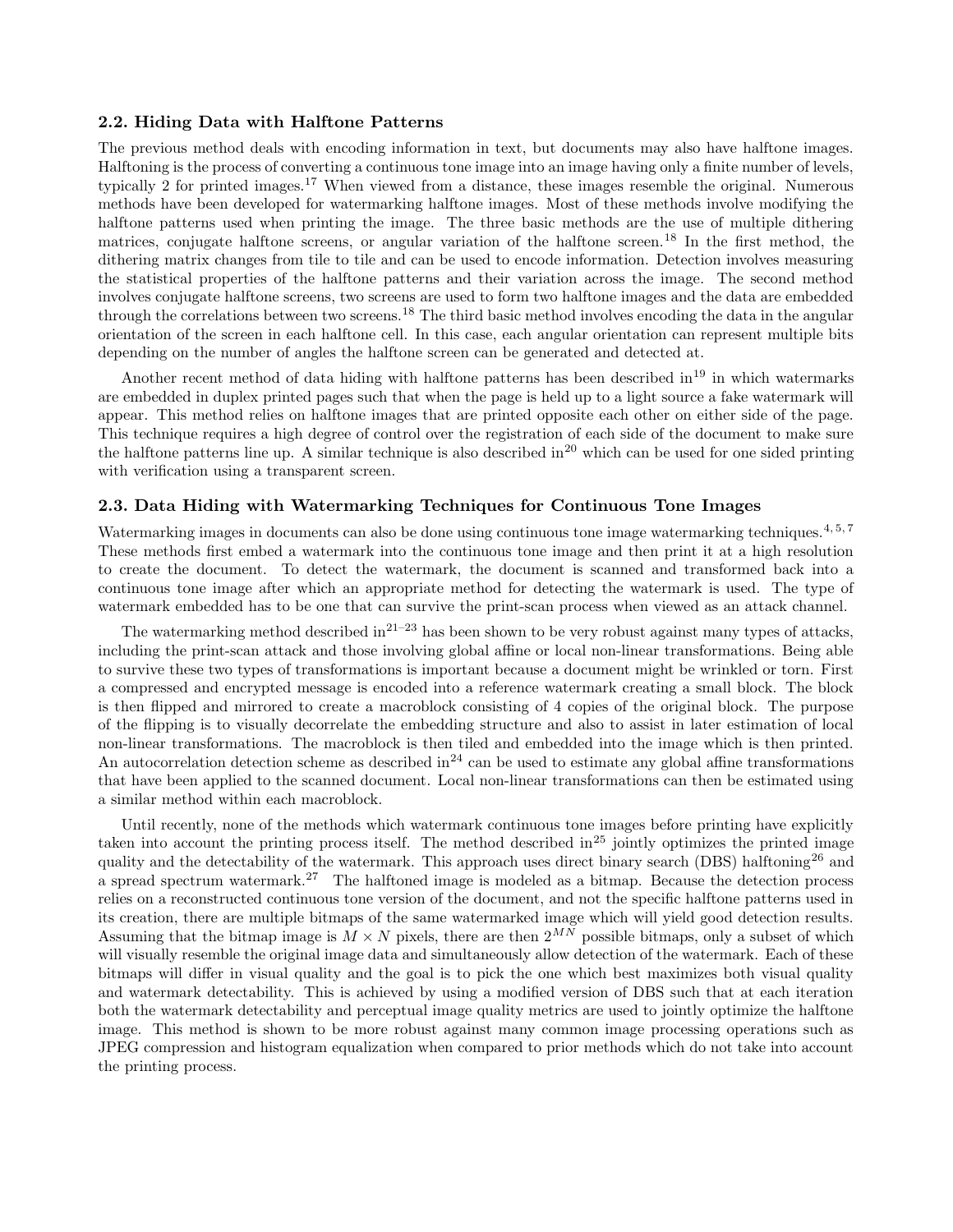## 3. OUR APPROACH

At Purdue University we are developing forensic signatures for consumer printers based on knowledge of the printer process and the analysis of printed documents resulting from a given printer. Our intention is to develop these methods for both inkjet (IJ) and electrophotographic (EP or laser) printers.<sup>1</sup>

We believe that secure printing is based on the concept that the printer output, the document, is an effective means for identifying features of the printer. These features, which are printer specific, can be used for document security. For example, in the case of a suspected forgery we ideally should be able to tell what type of printer was used to create the document. In our work at Purdue the focus is on extracting features from the document and developing methods to securely hide information in documents based on these features. We propose to develop two strategies for printer identification: intrinsic and extrinsic signatures.<sup>1, 13</sup>

We are developing image analysis techniques to extract features from a printed document that can be used as an intrinsic signature. The intrinsic signature will be detected by scanning the printed page with a high resolution scanner and treating it as a high resolution image. We will then extract features from the image and use them to classify the document with respect to the printer. We will then use the features that describe the intrinsic signature to design the extrinsic signature.

In contrast to currently used document watermarking methods which embed the watermark into the document before it is printed, we propose to create the watermark by modifying the print process, this is the extrinsic signature. This will be accomplished by modulating the process parameters in the printer mechanism to encode identifying information such as the printer serial number and date of printing. We believe that moving this embedding step into the printer hardware will deter possible attempts to modify the hidden information before it is printed. If these steps were instead handled by a print driver or some other software beforehand, then a malicious user could reverse engineer the embedding software and re-engineer it to suit his own needs.

## 4. BANDING IN EP PRINTING

Our current work has focused on intrinsic feature detection of EP (laser) printers. In order to gain insight into the types of features that can be used to describe these printers, an understanding of the EP printing process is necessary. The first thing to note is that in the printed output from any printer there exist defects caused by electromechanical fluctuations or imperfections in the print mechanism.<sup>13</sup> Because these "print quality defects" are directly related to the printer mechanism, they can also be viewed as an intrinsic signature or feature of the printer.

#### 4.1. Banding as an Intrinsic Feature

Figure 1 shows a side view of a typical EP printer. The print process has six steps. The first step is to uniformly charge the optical photoconductor (OPC) drum. Next a laser scans the drum and discharges specific locations on the drum. The discharged locations on the drum attract toner particles which are then attracted to the paper which has an opposite charge. Next the paper with the toner particles on it passes through a fuser and pressure roller which melt and permanently affix the toner to the paper. Finally a blade or brush cleans any excess toner from the OPC drum.

In EP printing, the major artifact in the printed output is banding which is defined as the artifacts that are due to quasiperiodic fluctuations in process direction parameters in the printer. These are primarily due to fluctuations in the angular velocity of the OPC drum and result in non-uniform scan line spacing. This causes a corresponding fluctuation in developed toner on the printed page.<sup>28</sup> The appearance of the banding artifact is alternating light and dark bands perpendicular to the process direction (the direction the paper passes through the printer). The main cause of banding is electromechanical fluctuations in the printer mechanism, mostly from gear backlash. Because these fluctuations are related to the gearing, the banding frequencies present in the printed page should directly reflect mechanical properties of the printer.

To measure the banding frequencies of an EP printer, midtone graylevel patches created with a line fill pattern were printed and analyzed.<sup>13</sup> Figure 2 shows a 25% line fill pattern. This pattern was printed on a set of EP printers and then each patttern was scanned at 2400dpi. Each scanned image,  $img(i, j)$ , was then projected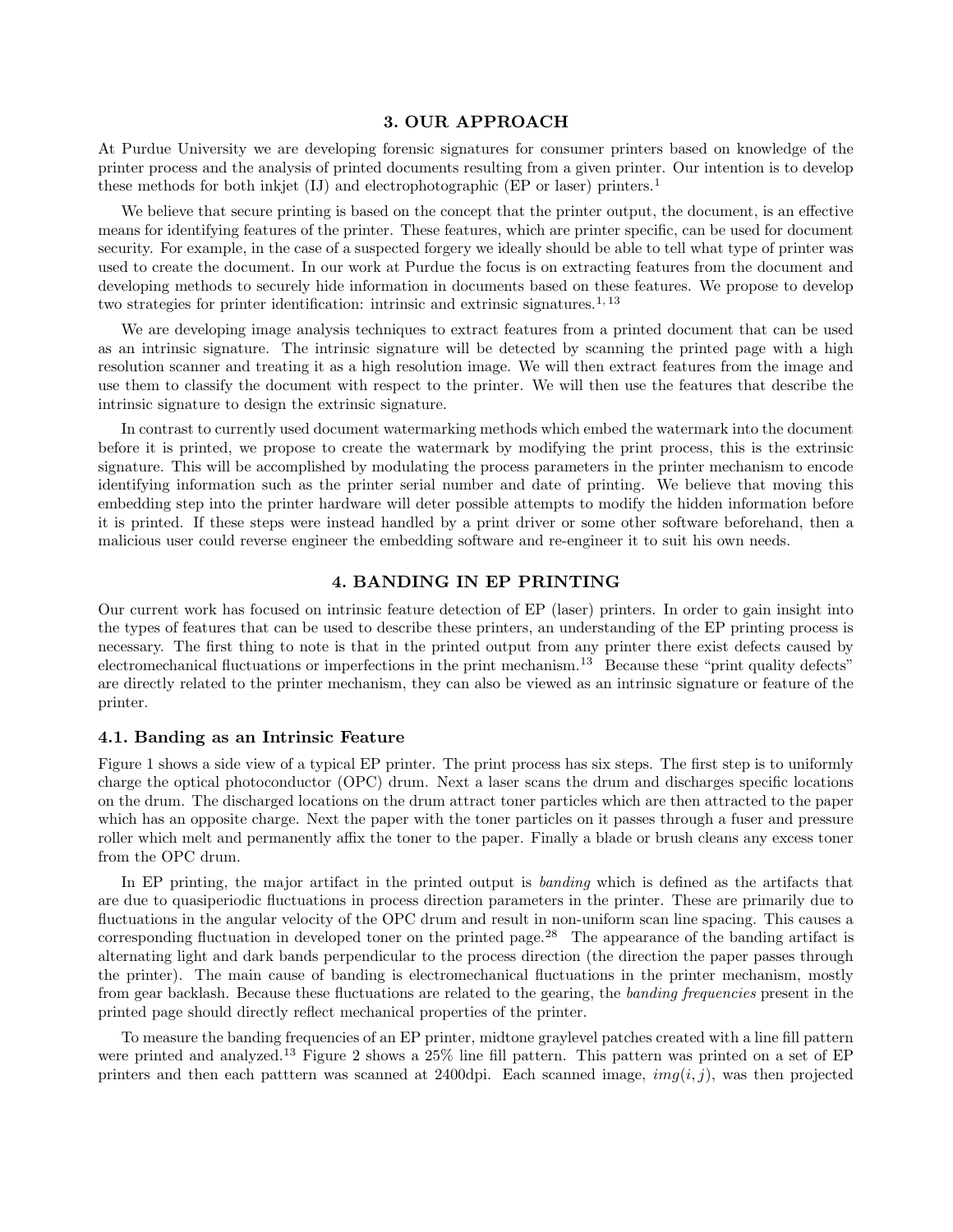

Figure 1. Diagram of the EP process: (A) charging, (B) exposure, (C) development, (D) transfer, (E) fusing, (F) cleaning



Figure 2. Midtone pattern 25% fill used for banding characterization

horizontally to produce  $proj(i) = \sum_j img(i, j)$  shown in Figure 3a. A Fourier analysis of the projection was then obtained and shown in Figure 3b which shows spikes at 132 cycles/inch and 150 cycles/inch. Table 1 shows a list of printers and their principle banding frequencies as found by this method.



Figure 3. Projection and FFT analysis of 25% fill pattern printed on HP lj6MP

Detection and measurement of the banding signal in documents with large midtone regions, such as those with graphic art, can easily be done using methods similar to that used to produce Table 1. Our interest is to be able to detect these signals in text. This will require a different processing technique due to the low SNR of the banding signal with respect to the text and because of the limited number of cycles of the banding signal which can be captured in the length of one text character.

## 4.2. Banding Modelling and Analysis

In this section we will describe our model of banding and our initial analysis approach. Our ultimate goal is to reliably detect the banding frequencies from a standard printed page. We believe it is important in some of our forensic applications to be able to do this without using specific test documents.

## 4.2.1. Banding Modelling

Our model is shown in Figure 4. Two paths are shown in this figure, one for processing actual documents, and another for processing ideal documents. These are referred to as the *actual path* and the *ideal path* respectively.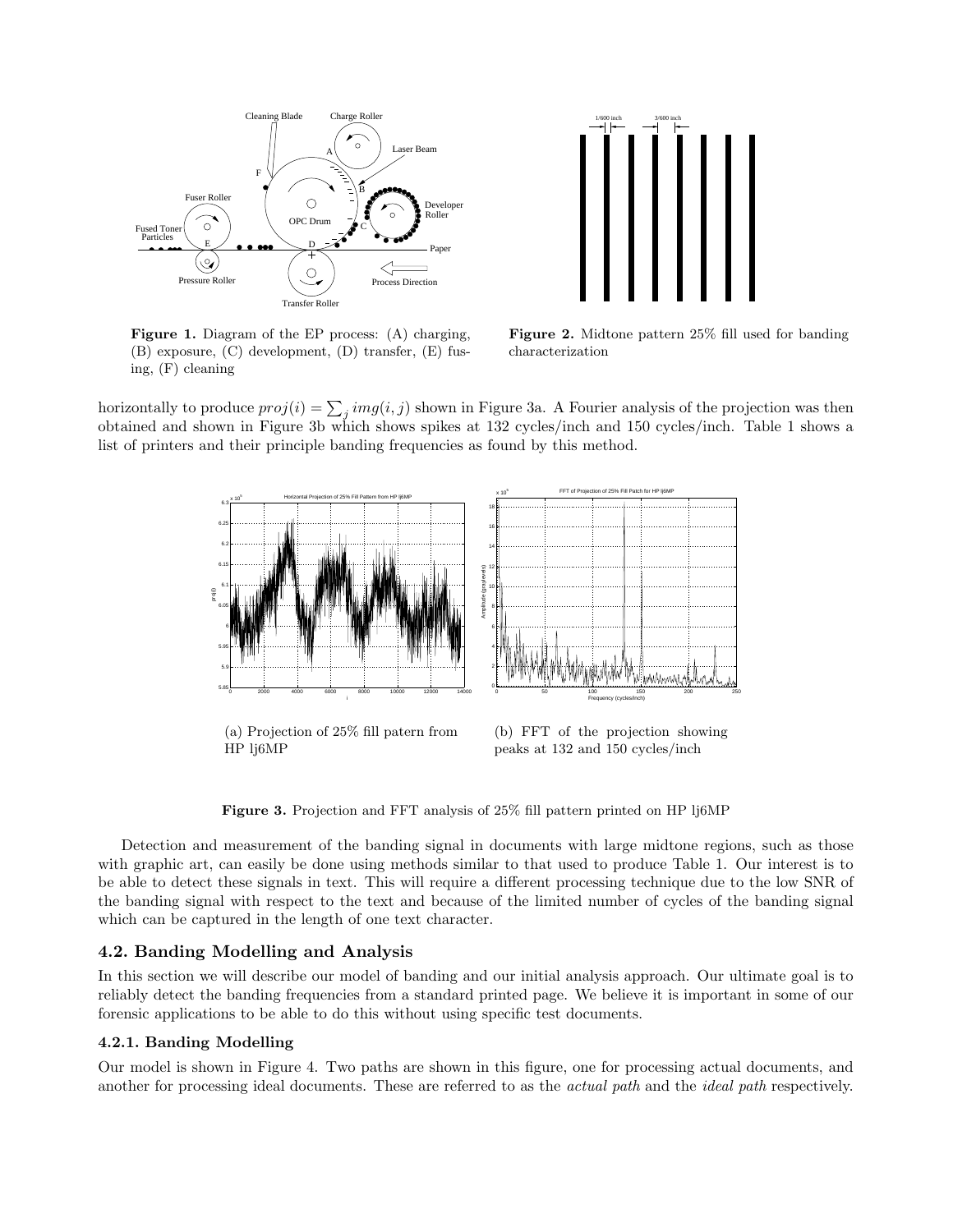| Printer Model    | Principal Banding         |
|------------------|---------------------------|
|                  | Frequencies (cycles/inch) |
| HP LaserJet 5MP  | 37, 74                    |
| HP LaserJet 6MP  | 132, 150                  |
| HP LaserJet 1000 | 27, 69                    |
| HP LaserJet 1200 | 69                        |
| HP LaserJet 4050 | 51, 100                   |
| Samsung ML-1450  | 16, 32, 100, 106          |

Table 1. Banding Frequencies for Several Printers.



Figure 4. Banding Analysis Model

A random document generator is used to generate full page text documents that we will use to characterize the printer. We used a modified version of a Markov chain random text generator<sup>29</sup> (the "Monkey") which we trained on text available from the Gutenberg project.<sup>30</sup> We used "The Adventures of Sherlock Holmes" by Sir Arthur Conan Doyle. The program first estimates the conditional probabilities of all the characters in the training data from order 0 to order 4. It then generates a user specified length of text following these transition probabilities and produces output into a LATEX formatted file to allow easy formatting and conversion into PostScript (PS). We refer to this system as the Forensic Monkey Text Generator (FMTG).

Following the actual path, we start with a PS representation of a document generated using the FMTG described above. The PS file is first sent to a printer which will create the printed document. This document is then scanned at 2400dpi and stored as a TIFF image which is then processed to estimate the banding frequencies.

The ideal path is used to construct a simple model of the banding process and gain some insight into how the banding manifests itself in the printed document. The PS representation of the document is first converted using *ghostview* into a TIFF image at 2400dpi, the same resolution as is used in the scan step on the actual path. This image can be thought of as the ideal text,  $n^{ideal}(i, j)$ , since it is binary with the background having graylevel 0, or white, and the text having graylevel 255, or black. It is assumed that 0=white and 255=black. Next an ideal banding signal is added to the ideal text to generate the image  $y^{ideal}(i, j)$  which will be the ideal representation of the output of the scan process in the actual path.

All processing and analysis is performed on  $1200x1200$  pixel blocks. Figure 5 shows a block of ideal text. Let

$$
n^{ideal}(i,j) = \begin{cases} 253, & n^{ideal}(i,j) \text{ belongs to a text character} \\ 0, & \text{else} \end{cases}
$$
 (1)

where text characters have a graylevel of 253 and the background has graylevel 0. The reason for choosing not to represent the graylevel of the text as 255 will become apparent when we add the ideal banding signal. The origin is defined as the top-left corner of the block with the  $i - axis$  going downward and the  $j - axis$  going toward the right.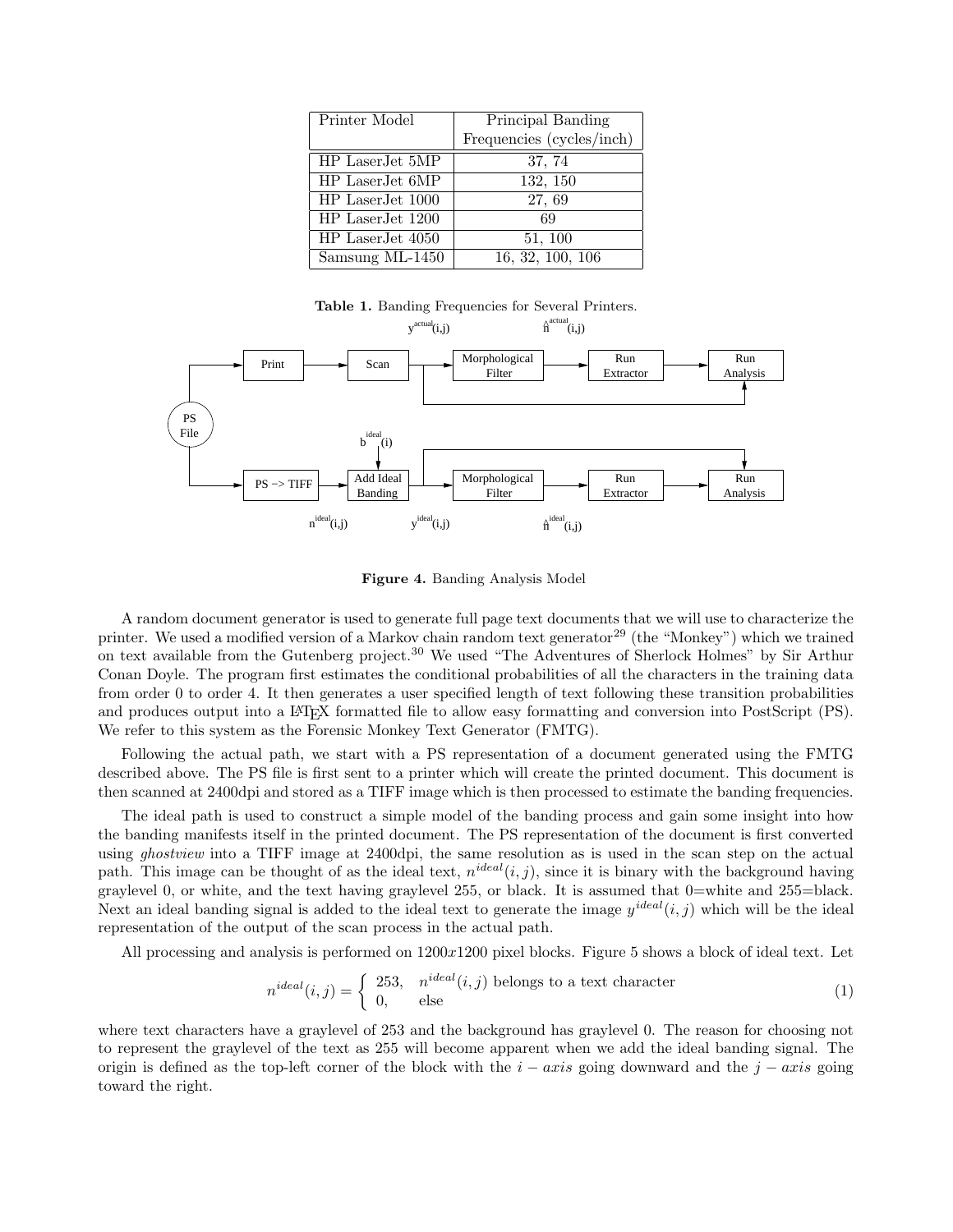



Figure 5.  $1200x1200$  pixel block of ideal text

Figure 6. Slice from a block of ideal text

Each block is then broken into slices  $n^{ideal}(i)$  for fixed j, an example of which is shown in Figure 6 corresponding to the 596th slice marked in Figure 5. Within each slice we define runs,  $r_k^{ideal}(m)$ , which are sections of the slice that are part of a text character and long enough to capture at least one cycle of the smallest banding frequency to be estimated. The subscript k denotes the run number, starting with  $k = 1$  for the first run in slice 1, and ending with the last run in slice 1200. The index m denotes the position in the run starting from  $m = 0$ .

Next we add an ideal banding signal to  $n^{ideal}(i, j)$  to create  $y^{ideal}(i, j)$ , the ideal representation of a block of text in the actual path. We will assume that the printer in the ideal path is an HP lj5MP, and that only the 37 cycles/inch banding signal is present. Figure 7 shows an ideal banding signal with an amplitude of 2 graylevels and frequency 37 cycles per inch as defined by

$$
b^{ideal}(i) = a * sin(2\pi f \frac{i}{dpi}),
$$
\n(2)

where a is the amplitude in graylevels, f is the frequency in cycles/inch, and  $dpi$  is the resolution of the signal in dots per inch. This signal only varies in the  $i$  direction because, as stated earlier, the banding signal is a print defect in the process direction only.

The addition of the banding signal to the ideal block of text is a special process. The signal only manifests itself in printed areas meaning that in the case of the ideal text block it will only appear on top of a text character and not in the white background areas. To form the banded image,  $y^{ideal}(i, j)$ , the following operation is performed,

$$
y^{ideal}(i,j) = \begin{cases} n^{ideal}(i,j) + b(i), & \text{if } n^{ideal}(i,j) = 253\\ n^{ideal}(i,j), & \text{else} \end{cases}
$$
(3)

where the banding signal is added only in printed areas. Figure 8 shows the same slice seen in Figure 6 but now with the added banding signal. Figure 9a shows the banded run from this slice. The average value of the run is approximately 253, and the banding signal itself is seen as a graylevel variation between 251 and 255.

#### 4.2.2. Banding Analysis

Since it is the banding signal that is of interest, a measure of the SNR between the banding signal and the "noise", which in this case is the text, might give some insight into what estimation techniques should be used. To simplify the situation, we will only examine a single slice. Additionally we will assume that the text character profile is a square pulse with width 500 pixels and that the spacing between lines, or character profiles in the slice, is 300 pixels. This is representative of 12point text. Since the banding signal only appears in printed areas, we can safely examine a single 500 pixel run containing the profile of one text charater. The SNR is the ratio of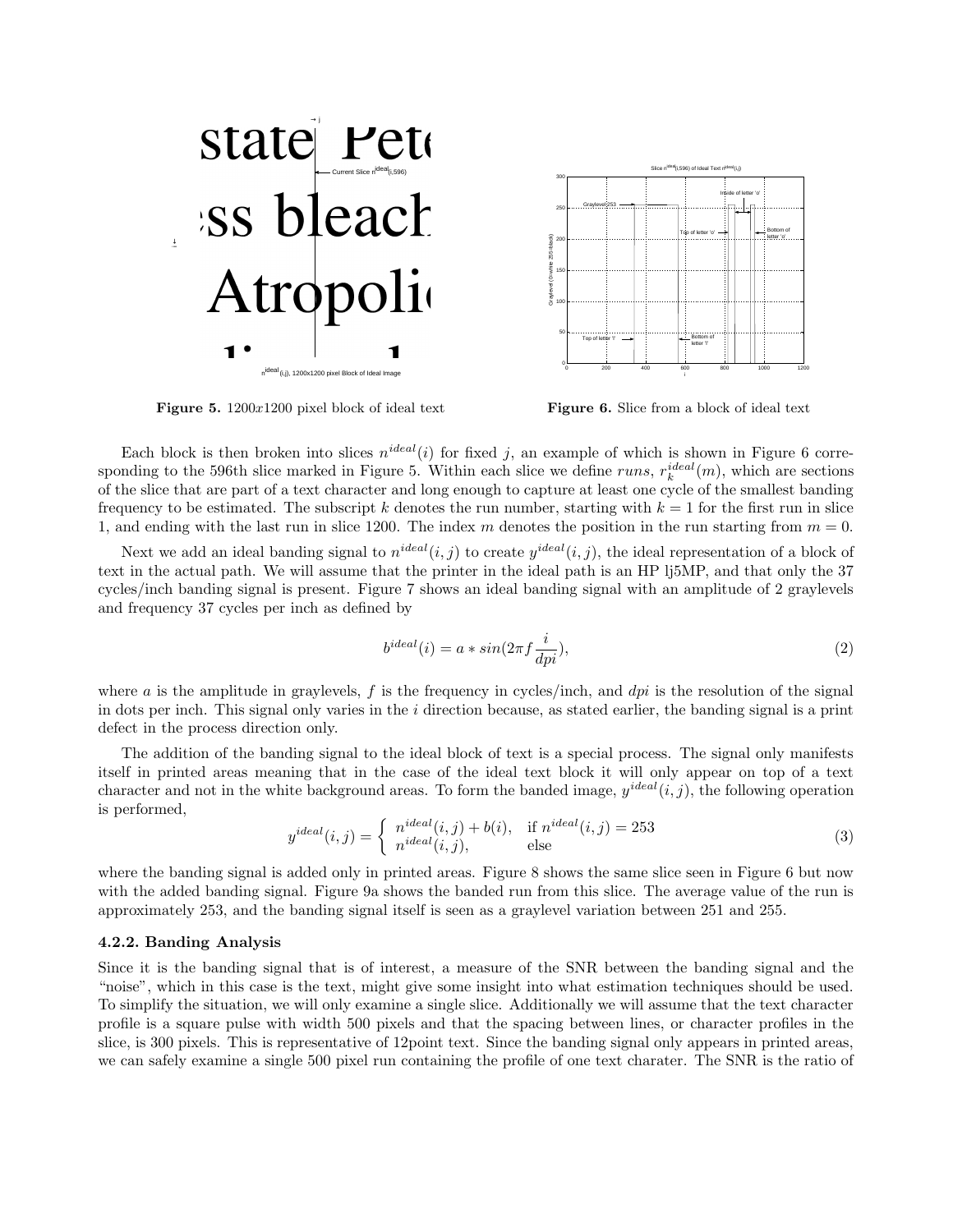

Figure 7. Ideal banding signal with amplitude 2 and frequency 37 cycles/inch



Figure 8. Slice from a block of ideal text with banding signal

the energy in the banding signal divided by the energy in the text profile.

$$
SNR = \frac{E_{banding}}{E_{textprofile}} = \frac{\sum_{i=1}^{500} b^2(i)}{\sum_{i=1}^{500} 253^2} = 6.2285 \times 10^{-8}
$$
 (4)

Clearly trying to extract the signal directly from the slices will be problematic, hence we process the runs instead of the slices.

Extracting the runs from the ideal text is trivial since the text and background graylevel values are well defined. The simplest method in this case is to use a thresholding technique to look for runs of pixels whose values are greater than 0. For actual text this will not work since the edges of the text are not well defined and the background is not uniform graylevel 0. To remedy this problem, we first process the block of text with a 5x5 close-open morphological filter. This operation will produce a mask which marks the locations of the text characters with graylevel 255, and the background with graylevel 0. This mask is then used to extract the runs and their locations are then mapped back onto the original block for analysis.

Starting with the extracted run from an ideal slice, such as that shown in Figure 9a, first the mean of the run is removed forming

$$
r_k^{ideal'}(m) = r_k^{ideal}(m) - E[r_k^{ideal}(m)].
$$
\n(5)

The mean shift removes the DC component of the signal, as shown in Figure 9b. Next the signal is windowed using a raised cosine window forming

$$
r_k^{ideal'w}(m) = r_k^{ideal'}(m) * cos(\pi * \frac{m}{N-1} - \frac{\pi}{2})
$$
\n(6)

where N is the length of the run  $r_k^{ideal'}$ . Again the mean is subtracted from the signal to remove its DC component to form

$$
r_k^{ideal'w'}(m) = r_k^{ideal'w}(m) - E[r_k^{ideal'w}(m)].
$$
\n
$$
(7)
$$

This process of preparing each run for frequency analysis is shown in Figure 9 along with the FFT of  $r_k^{ideal'w'}$  $_{k}^{ideal'w'}(m).$ 

In this ideal case a peak is clearly seen centered at 36.92 cycles/inch, very near to the actual embedded banding frequency of 37 cycles/inch.

This same methodology is used to analyze actual text in our initial experiments. Figure 10 shows a block of actual text as well as a closeup of the letter 'l' from the first line of text in the block. Notice in these images that the actual text is very noisy and the characters and background are not uniform in graylevel. Shown in Figure 11 are three runs from this text block. The sharp peak in the first run, and the sharp dip in the second run correspond to an excess and deficiency of developed toner on the document. The first run has a peak near the expected banding frequency of 37 cycles/inch although the maximum amplitude was measured at 102.56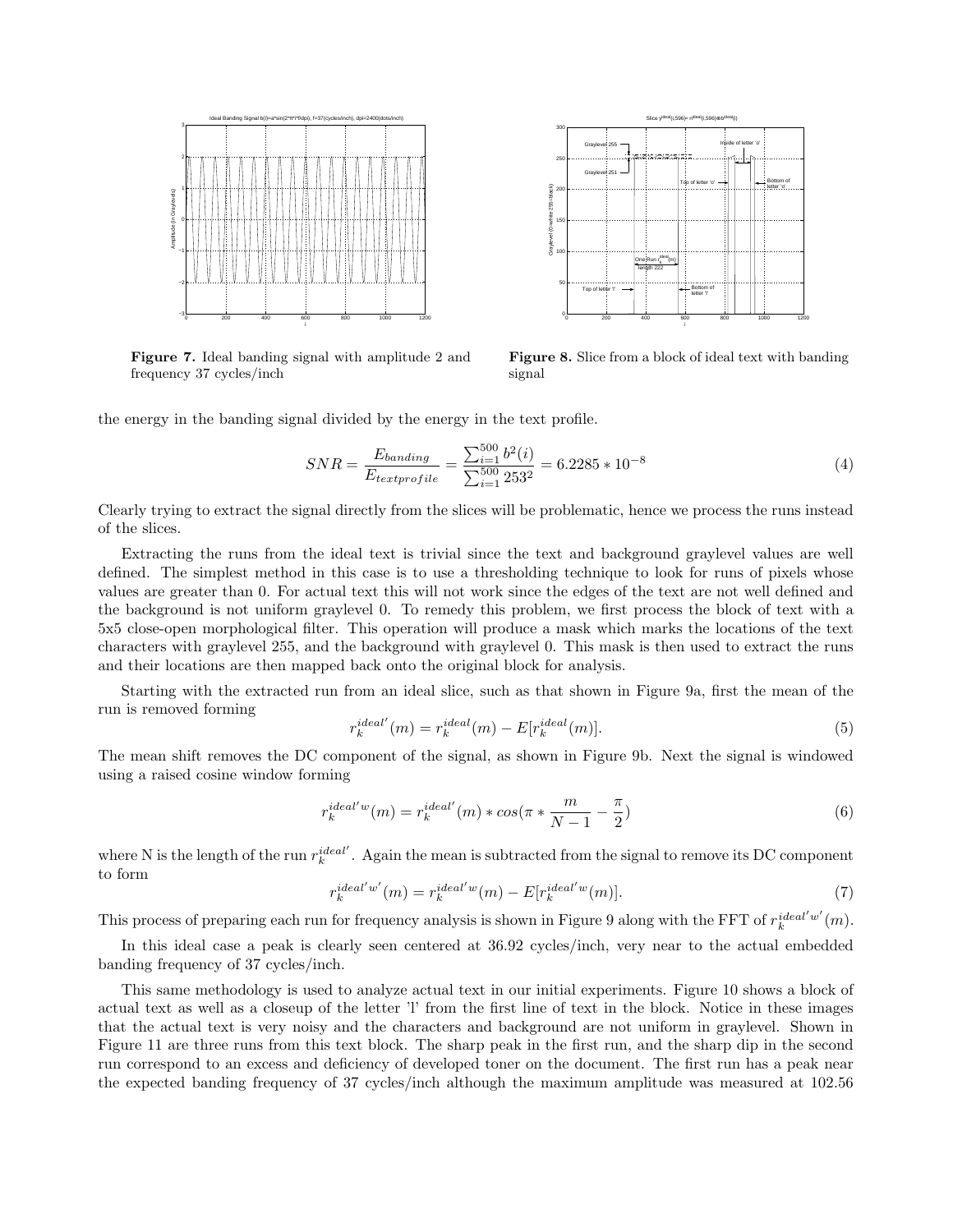



**Figure 9.** Processing of runs: a) Original Run  $r_k^{ideal}(m)$ , b)  $r_k^{ideal'}(m) = r_k^{ideal}(m) - E[r_k^{ideal}], c)$   $r_k^{ideal'}(m) = r_k^{ideal'}(m) *$  $cos(\pi * \frac{m}{N-1} - \frac{\pi}{2}),$  d)  $r_k^{ideal'w'}(m) = r_k^{ideal'w}(m) - E[r_k^{ideal'w'}],$  e) FFT of  $r_k^{ideal'w'}(m)$ 



Figure 10. a) Block of text from HP lj5MP b) Letter 'l' from first line

cycles/inch. The second run has a peak located at 28.13 cycles/inch. The third run has a peak at approximately 42 cycles/inch. From our analysis of the runs in actual text, we believe that it is possible to estimate the banding frequency using our model. We are currently examining weak signal detection methods for extracting the banding frequency.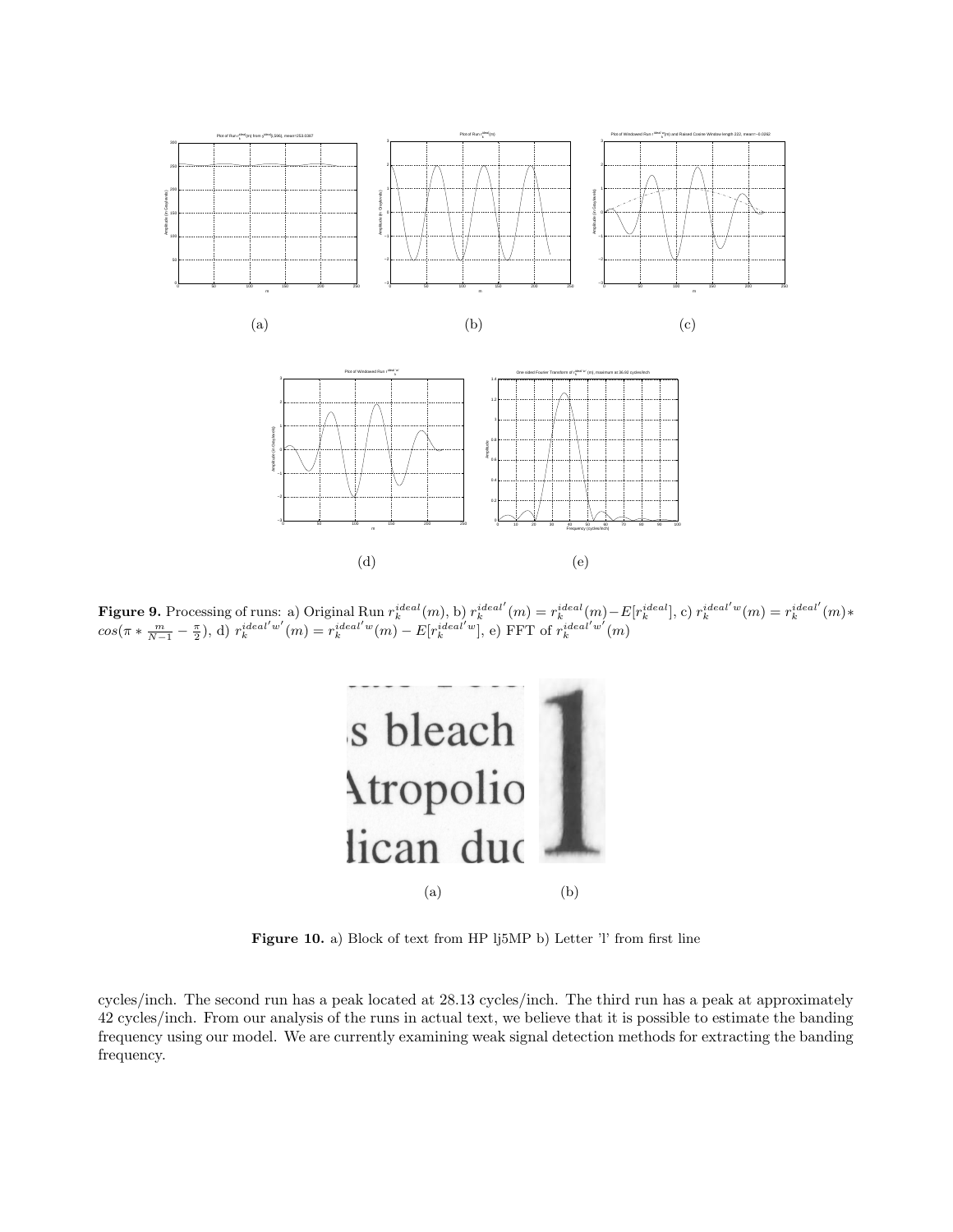

Figure 11. a-c) Runs from actual text Figure 10a, d-f) Corresponding FFT of the processed runs a-c

#### 4.3. Banding as an Extrinsic Signature

We have also examined the possibility of using banding as an extrinsic feature. Prior work has been reported on reducing the banding artifacts in the print process by controlling either the OPC drum velocity itself or modulating the laser pulse width as a function of the OPC drum velocity.<sup>28, 31</sup> In the first method, a closed loop controller varies the velocity of the motor controlling the OPC drum based on the real time velocity that is measured using an encoder. The second method uses the fact that the velocity of the OPC drum dictates the scan line spacing assuming that the laser scanning speed is constant. When the OPC drum velocity is low, the scan lines are closer together and so the pulse width is decreased to reduce the amount of developed toner on the printed document. When the OPC drum velocity is high, the scan lines will be further apart and so the pulse width is increased to increase the amount of developed toner on the printed document. Both methods have been shown to work very well.

Using either of the banding reduction methods, it would be possible to modulate any existing banding frequencies in the print process to encode information. Additionally we can inject arbitrary artificial banding frequencies into a document. We have been successful in embedding artificial banding frequencies into a document by using the first method. Because of the electromechanical limitations imposed by the motor controlling the OPC, we have not been able to inject frequencies higher than 50 cycles/inch. We are currently working with the second method which should allow the injection of frequencies above 100 cycles/inch.

## 5. CONCLUSION

Using print quality defects as an intrinsic signature of a printer is possible as shown for banding artifacts in EP printers. We believe that by successfully extracting the banding features from a document it is possible to classify the document based on the specific make and model of device which created it. We need to better model this process by employing more sophisticated statistical analysis tools.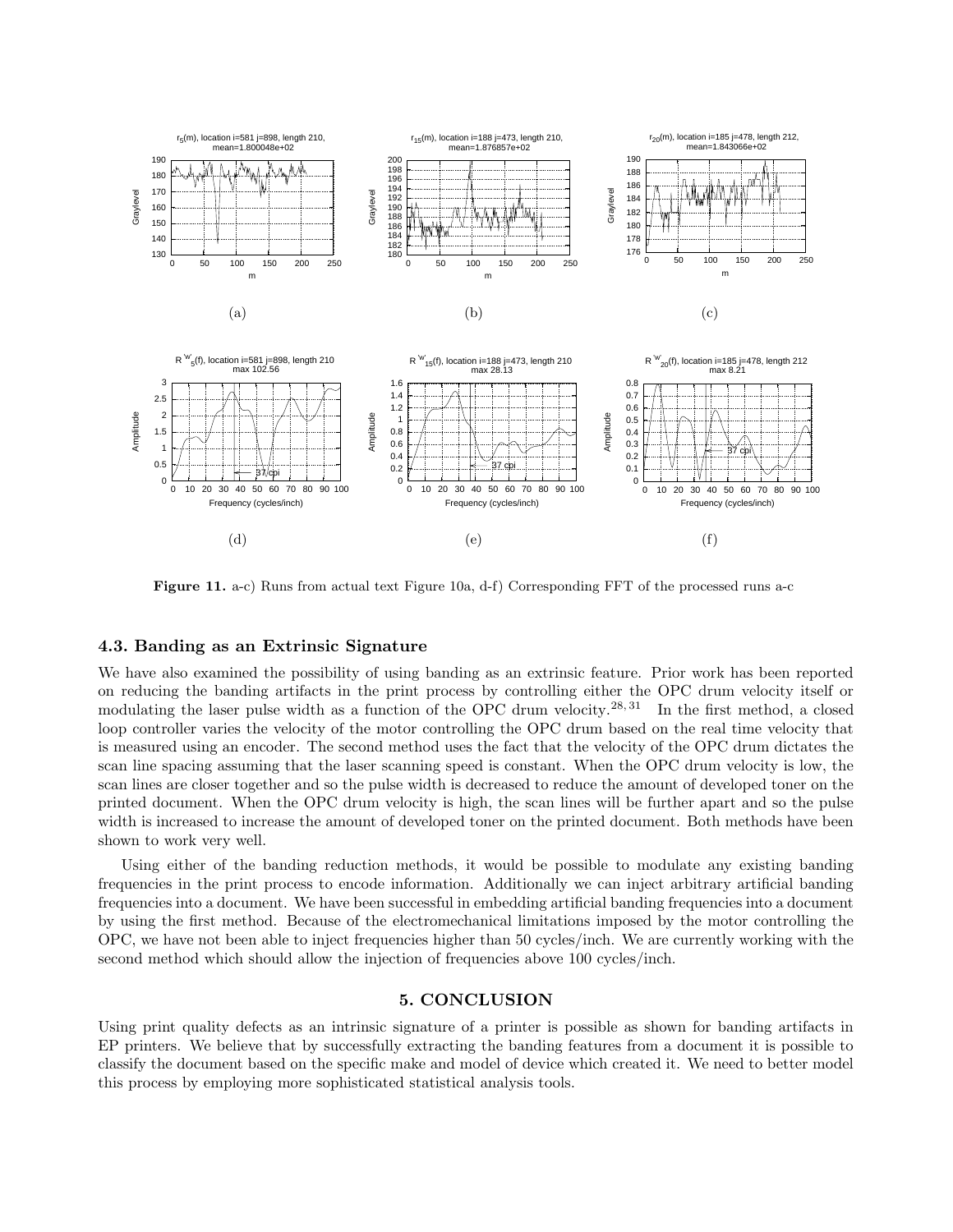## REFERENCES

- 1. E. J. Delp, "Is your document safe: An overview of document and print security," *Proceedings of the IS&T* International Conference on Non-Impact Printing, San Diego, California, September 2002.
- 2. A. M. Eskicioglu and E. J. Delp, "An overview of multimedia content protection in consumer electronics devices," Signal Processing : Image Communication, vol. 16, pp. 681–699, 2001.
- 3. A. M. Eskicioglu, J. Town, and E. J. Delp, "Security of digital entertainment content from creation to consumption," Signal Processing : Image Communication, vol. 18, no. 4, pp. 237–262, April 2003.
- 4. C. I. Podilchuk and E. J. Delp, "Digital watermarking: Algorithms and applications," IEEE Signal Processing Magazine, vol. 18, no. 4, pp. 33–46, July 2001.
- 5. M. Barni, C. I. Podilchuk, F. Bartolini, and E. J. Delp, "Watermark embedding: hiding a signal within a cover image," IEEE Communications Magazine, vol. 39, no. 8, pp. 102–108, August 2001.
- 6. B. Macq, J. Dittmann, and E. J. Delp, "Benchmarking of image watermarking algorithms for digital rights management," *Proceedings of the IEEE*, 2004, to appear in.
- 7. R. W. Wolfgang, C. I. Podilchuk, and E. J. Delp, "Perceptual watermarks for digital images and video," Proceedings of the IEEE, vol. 87, no. 7, July 1999, pp. 1108–1126.
- 8. I. J. Cox, M. L. Miller, and J. A. Bloom, Digital Watermarking. San Francisco, CA: Morgan Kaufmann Publishers, 2002.
- 9. R. L. van Renesse, "Paper based document security a review," IEE European Conference on Security and Detection, no. 437, pp. 75–80, April 1997.
- 10. J. Picard, "Digital authentication with copy detection patterns," Proceedings of the SPIE International Conference on Optical Security and Counterfeit Deterrence Techniques V, vol. 5310, January 2004.
- 11. R. Steenblik and M. Hurt, "Unison<sup> $(tm)$ </sup> microoptic security film," Proceedings of the SPIE International Conference on Optical Security and Counterfeit Deterrence Techniques V, vol. 5310, January 2004.
- 12. R. L. Renesse, Optical Document Security. Boston: Artech House, 1998.
- 13. G. N. Ali, P.-J. Chiang, A. K. Mikkilineni, J. P. Allebach, G. T. Chiu, and E. J. Delp, "Intrinsic and extrinsic signatures for information hiding and secure printing with electrophotographic devices," Proceedings of the IS&T International Conference on Non-Impact Printing, vol. 19, New Orleans, LA, September 2003, pp. 511–515.
- 14. J. T. Brassil, S. Low, and N. F. Maxemchuk, "Copyright protection for the electronic distribution of text documents," *Proceedings of the IEEE*, vol. 87, no. 7, July 1999, pp. 1181–1196.
- 15. J. T. Brassil, S. Low, N. F. Maxemchuk, and L. O'Gorman, "Electronic marking and identification techniques to discourage document copying," IEEE Journal on Selected Areas in Communication, vol. 13, no. 8, pp. 1495–1504, October 1995.
- 16. S. H. Low and N. F. Maxemchuk, "Capacity of text marking channel," IEEE Signal Processing Letters, vol. 7, no. 12, pp. 345–347, December 2000.
- 17. T. N. Pappas, J. P. Allebach, and D. L. Neuhoff, "Model-based digital halftoning," IEEE Signal Processing Magazine, vol. 20, no. 4, pp. 14–27, July 2003.
- 18. M. S. Fu and O. C. Au, "Data hiding watermarking for halftone images," IEEE Transactions on Image Processing, vol. 11, no. 4, pp. 477–484, April 2002.
- 19. G. Sharma and S. Wang, "Show-through watermarking of duplex printed documents," Proceedings of the SPIE International Conference on Security, Steganography, and Watermarking of Multimedia Contents VI, vol. 5306, January 2004.
- 20. Z. Fan, "Information embedding using two-layer conjugate screening," Proceedings of the SPIE International Conference on Optical Security and Counterfeit Deterrence Techniques V, vol. 5310, January 2004.
- 21. S. V. Voloshynovskiy, F. Deguillaume, and T. Pun, "Multibit digital watermarking robust against local nonlinear geometrical distortions," Proceedings of the IEEE International Conference on Image Processing, pp. 999–1002, October 2001.
- 22. ——, "Content adaptive watermarking based on a stochastic multiresolution image modeling," Proceedings of the European Signal Processing Conference, September 2000.